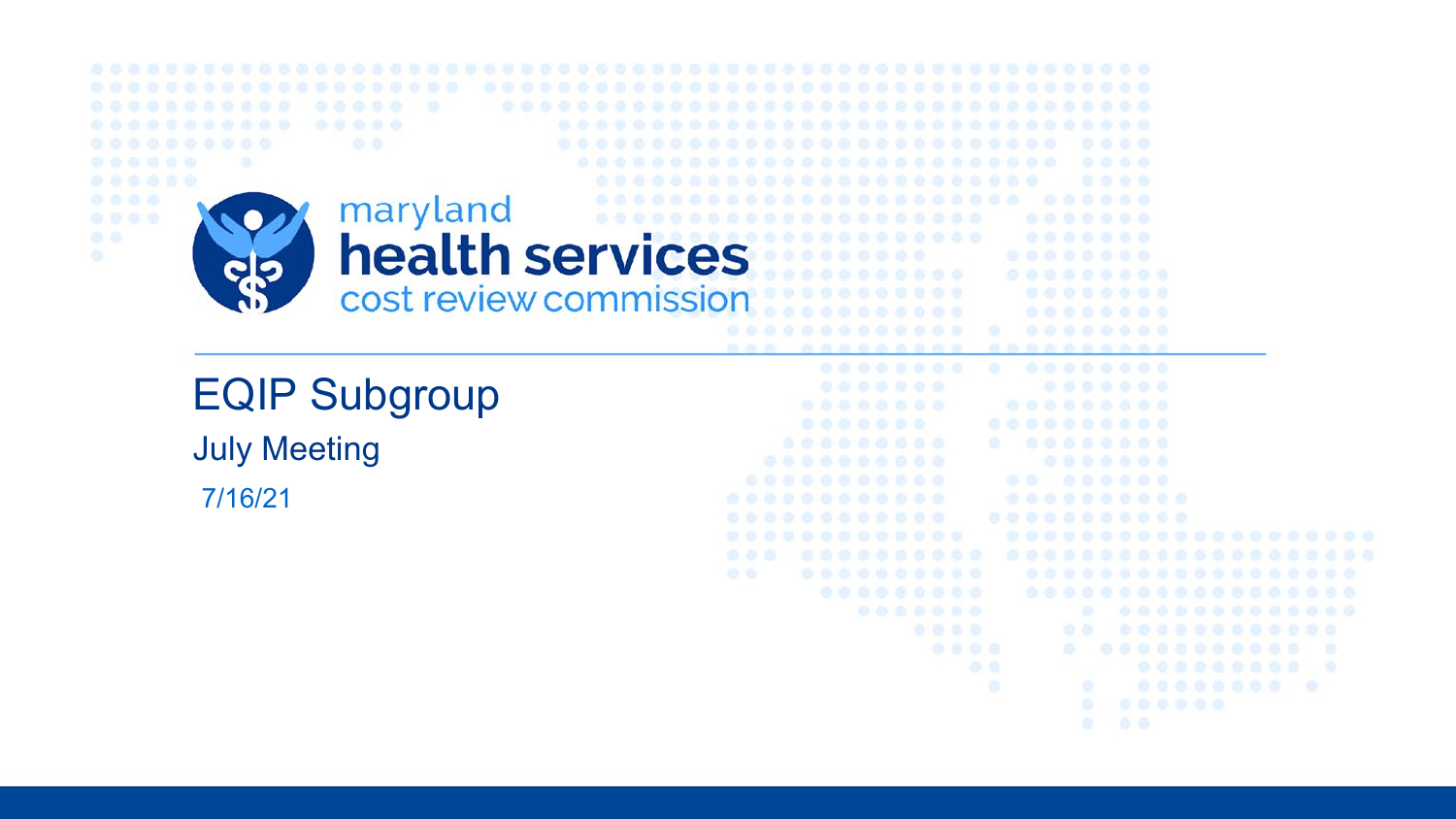#### Agenda

- Administrative and Enrollment Updates
- EQIP Quality Methodology
- Statewide Opportunity Analysis

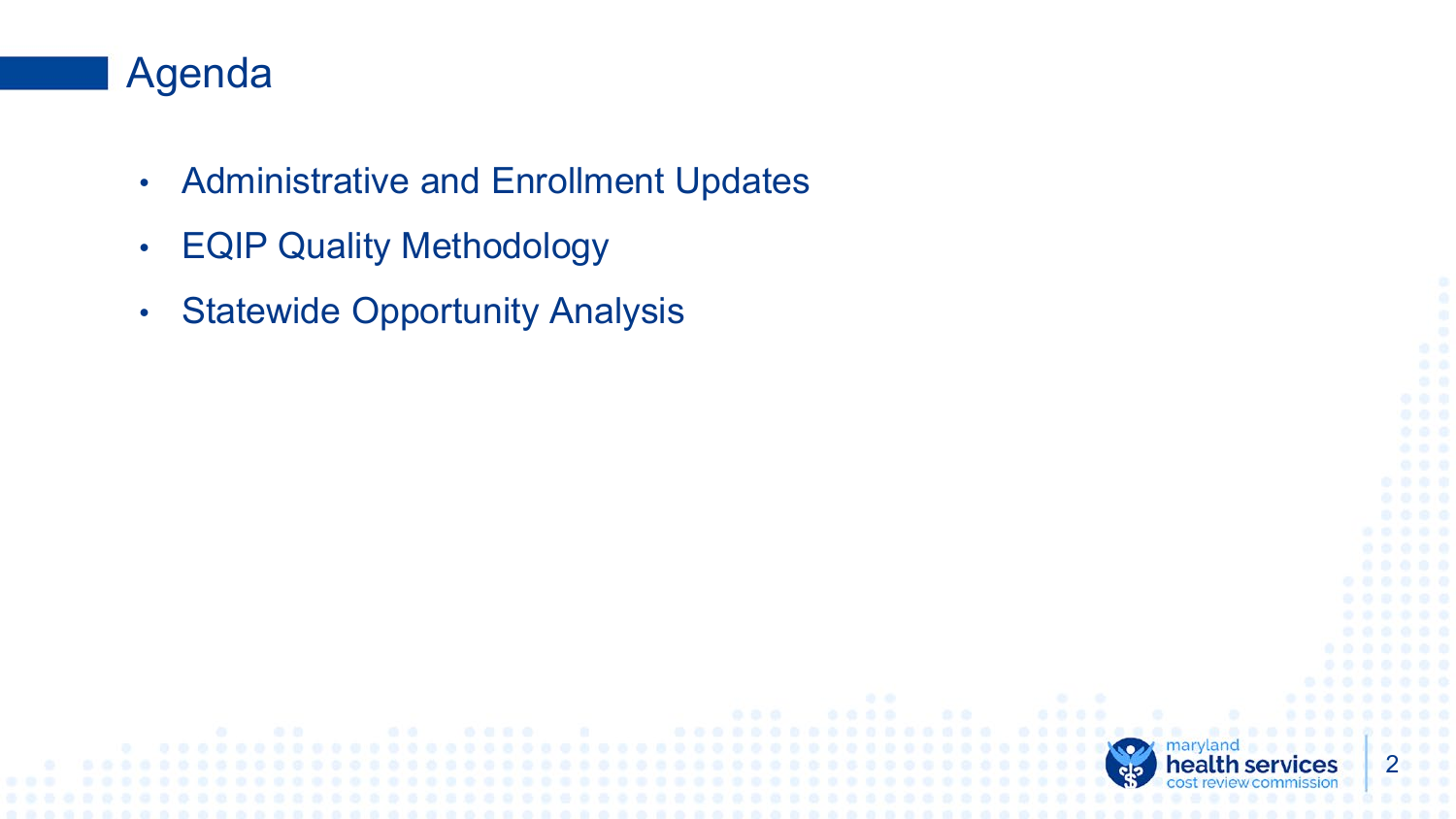# Administrative and Enrollment Updates

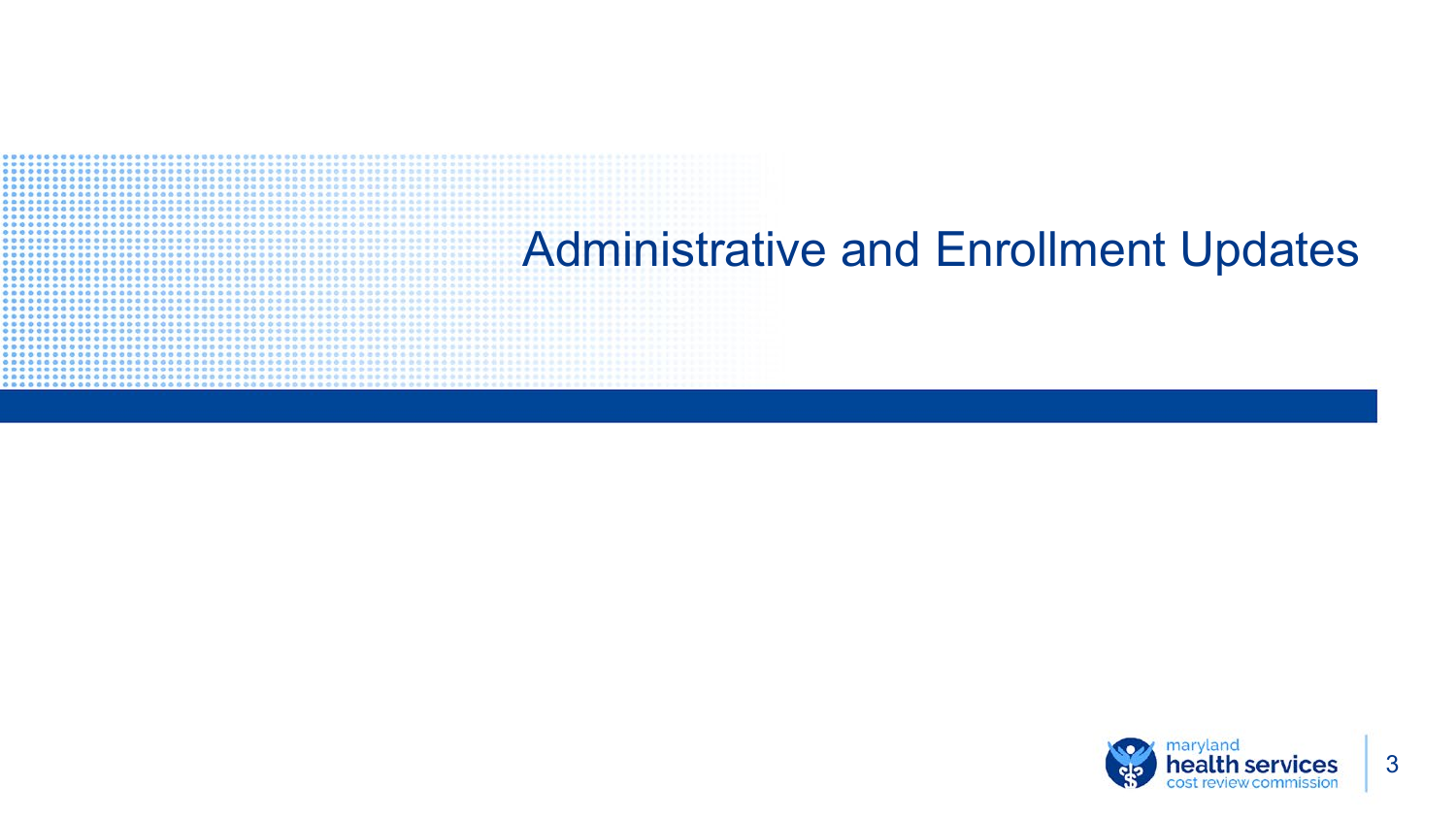# The EQIP Entity Portal (EEP) is Now Open for Enrollment

#### **ALL CARE PARTNERS MUST BE ENTERED INTO EEP PRIOR TO SEPTEMBER 1 FOR PARTICIPATION IN 2022**

- This is the deadline to submit all potential NPIs for PY1, there will not be an opportunity to add again until PY2
- Contracting will begin *after* CMMI vetting results return in early October
- Care Partners who were not practicing in 2019 or a part of the EQIP Entity may still be included in PY1 Care Partner rosters, so long as the EQIP Entity is meeting eligibility thresholds
- **A lead Care Partner is required to initiate enrollment**, after initiation the Care Partner can elect Administrative Proxy(ies) to continue enrollment
- Baseline data provided is to determine 1) Eligibility and 2) Participation **Opportunity** 
	- This data should not be considered official Target Pricing
	- The Tiered Shared Savings ranking is based on episode elections

#### **Interested EQIP Entities and lead Care Partners should contact [EQIP@crisphealth.org](mailto:EQIP@crisphealth.org) for access to EEP**

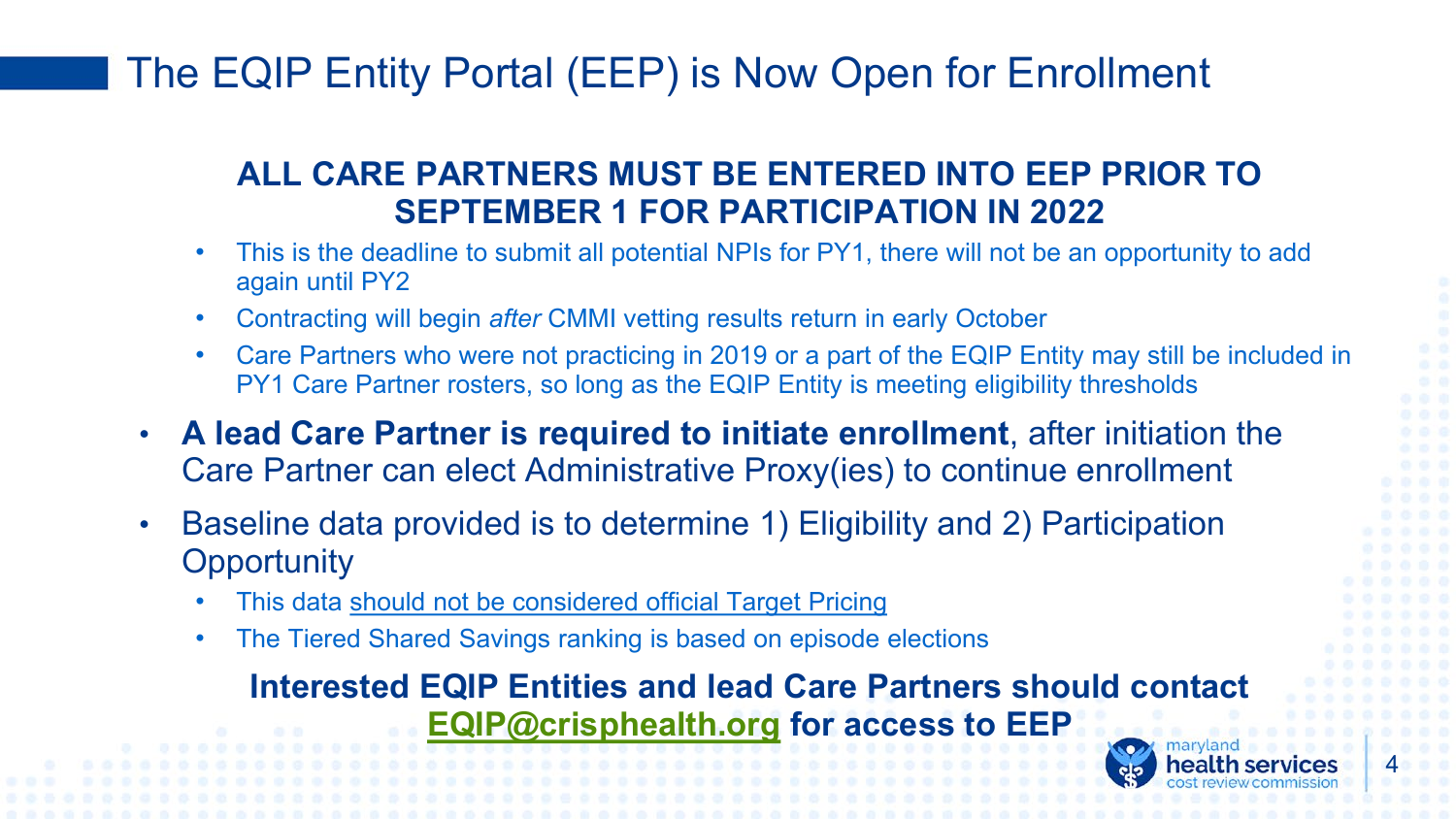### Additional Updates

- Now available on the HSCRC Website:
	- **EEP Training and User Guide**
	- **EQIP Policy Technical User Guide**
	- <https://hscrc.maryland.gov/Pages/Episode-Quality-Improvement-Program.aspx>
- Prometheus episode codes (Triggers, relevant diagnoses, relevant procedures) are now available upon request for EQIP Entities initiated in EEP
	- Contact [EQIP@crisphealth.org](mailto:EQIP@crisphealth.org)
	- These are provided for illustrative purposes only, replication of EQIP episodes will not be possible
- HSCRC Staff are still available to meet one on one with interested participants and answer specific questions for your organization

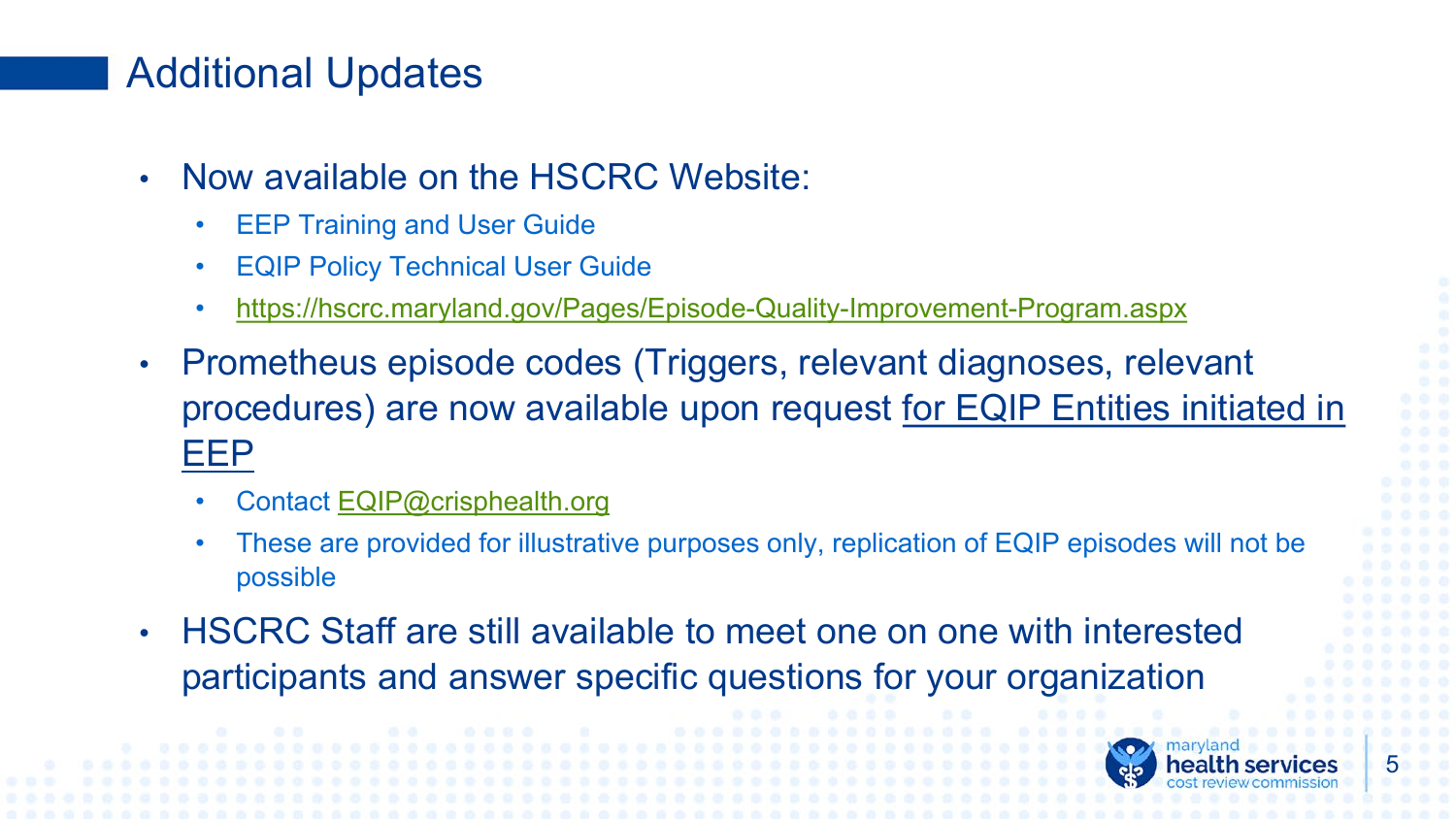### EQIP Timeline

| <b>July 9th, 2021</b>            | • EEP opened for enrollment<br>• Technical Policy and Portal User Guides available<br>Baseline Episode experience available in EEP                              |  |  |  |  |  |  |
|----------------------------------|-----------------------------------------------------------------------------------------------------------------------------------------------------------------|--|--|--|--|--|--|
| Sept. 1 <sup>st</sup> , 2021     | • Deadline to submit National Provider Identification (NPI) and other enrollment<br>initiation information into EEP<br>• Providers submitted to CMS for vetting |  |  |  |  |  |  |
| Dec. 1, 2021                     | • Care Partner Arrangements and Payment Operations Finalized<br>• CMS Vetting Status Available, Enrollment Finalized                                            |  |  |  |  |  |  |
| Jan. 1, 2022<br><b>PY1 Start</b> | • Care Partner participation opportunity will be annual<br>• Preliminary Target Prices available in EEP                                                         |  |  |  |  |  |  |
|                                  | Mar. 1, 2022 • Performance analytics available, updated                                                                                                         |  |  |  |  |  |  |
|                                  | July 1, 2022 • PY2 (2023) Enrollment Opens                                                                                                                      |  |  |  |  |  |  |
|                                  | July 1, 2023 • Incentive Payments distributed                                                                                                                   |  |  |  |  |  |  |
|                                  |                                                                                                                                                                 |  |  |  |  |  |  |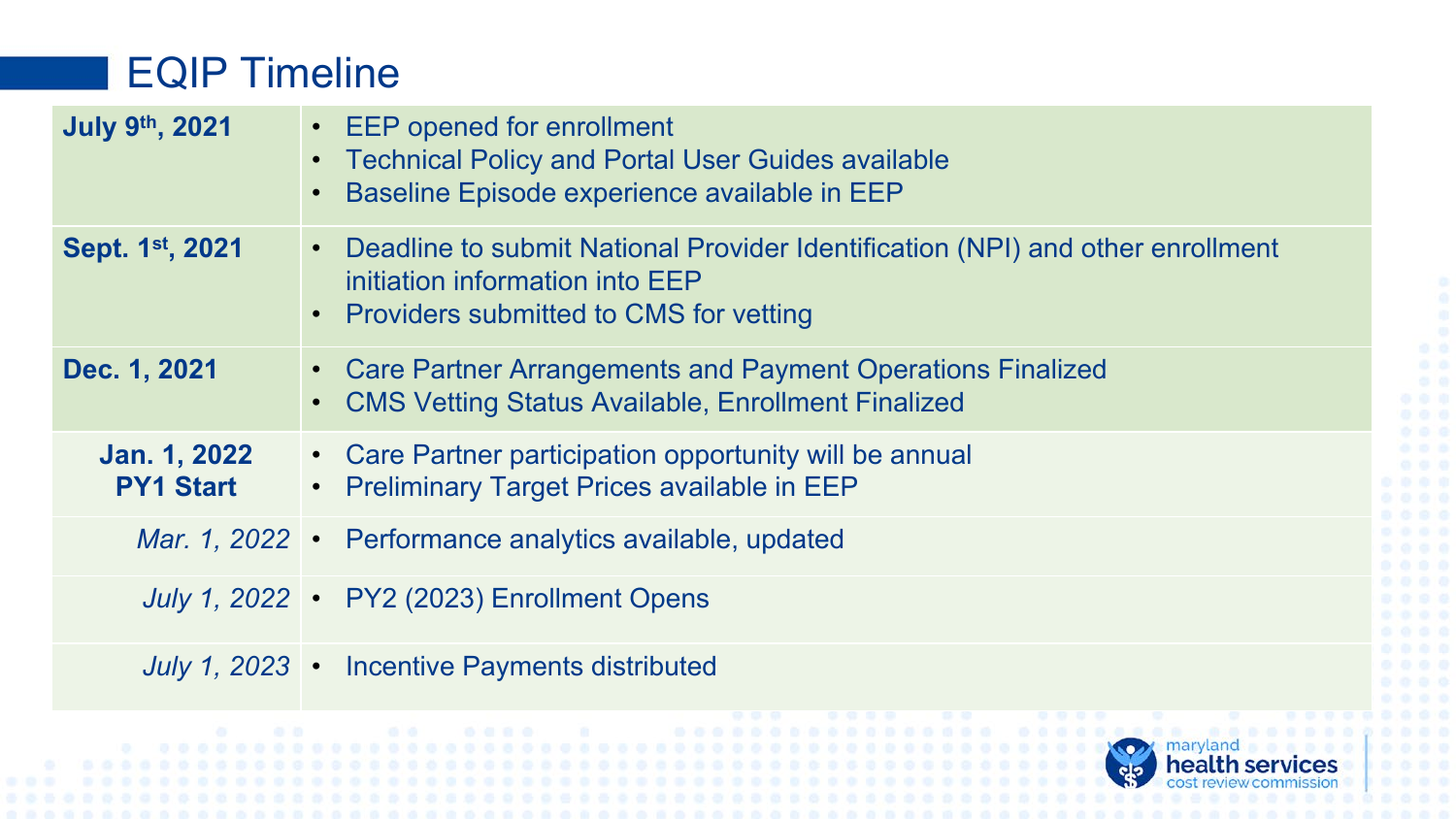# EQIP Quality Methodology

.................................... ...................................

.................................

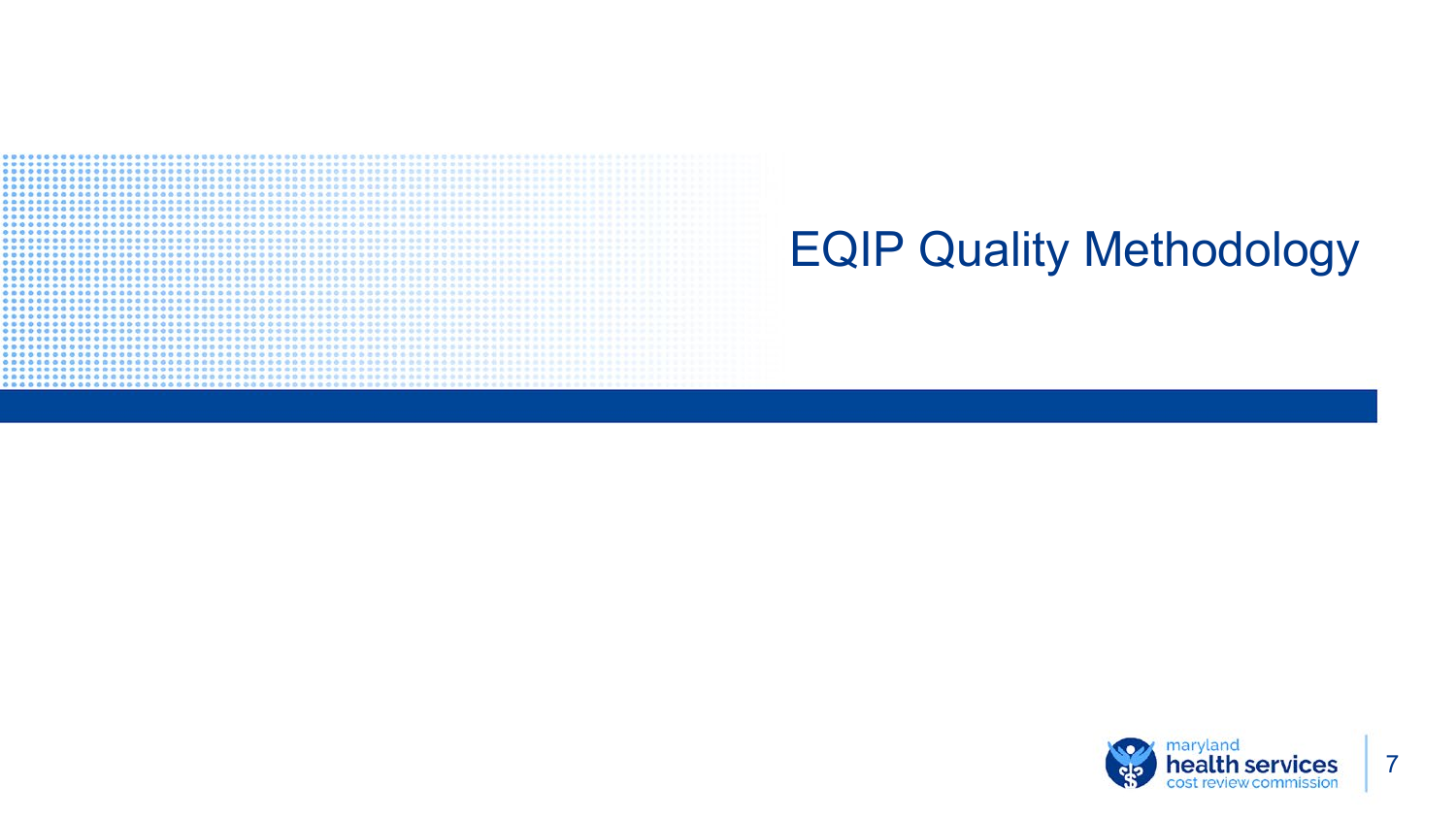# Incentive Payment Methodology

*Incentive Payments will be direct checks made from the CRP Entity to the EQIP Entity for aggregate positive*  performance after a minimum savings threshold, shared savings split, and quality adjustment are applied.

#### **1. Performance Period Results**

- •The Performance Period Episode costs are less than the Target Price in the aggregate across all episodes in which the EQIP Entity participates.
- •At least three percent of savings are achieved (stat. significant)
- •Dissavings from prior year (if any) are offset

#### **2. Shared Savings**

•Each Care Partner's Target Price\*\* will be compared to the statewide experience and annually ranked based on relative efficiency. Lower cost providers will be in a higher tier and vice versa.

•The Shared Savings split with Medicare will be based on the Care Partner's Target Price rank

| <b>Target Price Rank</b>          | % of Savings to due<br><b>EQIP Entity</b> |
|-----------------------------------|-------------------------------------------|
| Up to 33 <sup>rd</sup> percentile | 50 percent                                |
| $34th - 66th$ percentile          | 65 percent                                |
| $66th$ + percentile               | 80 percent                                |

#### **3. Clinical Quality Score**

•5% of the incentive payment achieved will be withheld for quality assessment •The EQIP Entity's quality performance will indicate the portion of this withholding that is 'earned back'

#### **5. Final Incentive Payment**

- •Paid directly to the payment remission source indicated by the EQIP Entity\*
- •Paid in full, six months after the end of the performance year
- •In addition to incentive payments, if QPP thresholds are met, Medicare will pay
- a bonus to physicians and increase rate updates in future years.

*\*The EQIP entity can direct the payment remission source to distribute payments to individual Care Partners however it desires. \*\* In Year 1 the Target Price will be used to determine the tercile, in subsequent years, prior year performance will be used.*

#### **4. Incentive Payment Cap**

•The result is no more than 25 percent of the EQIP Participant's prior year Part B payments

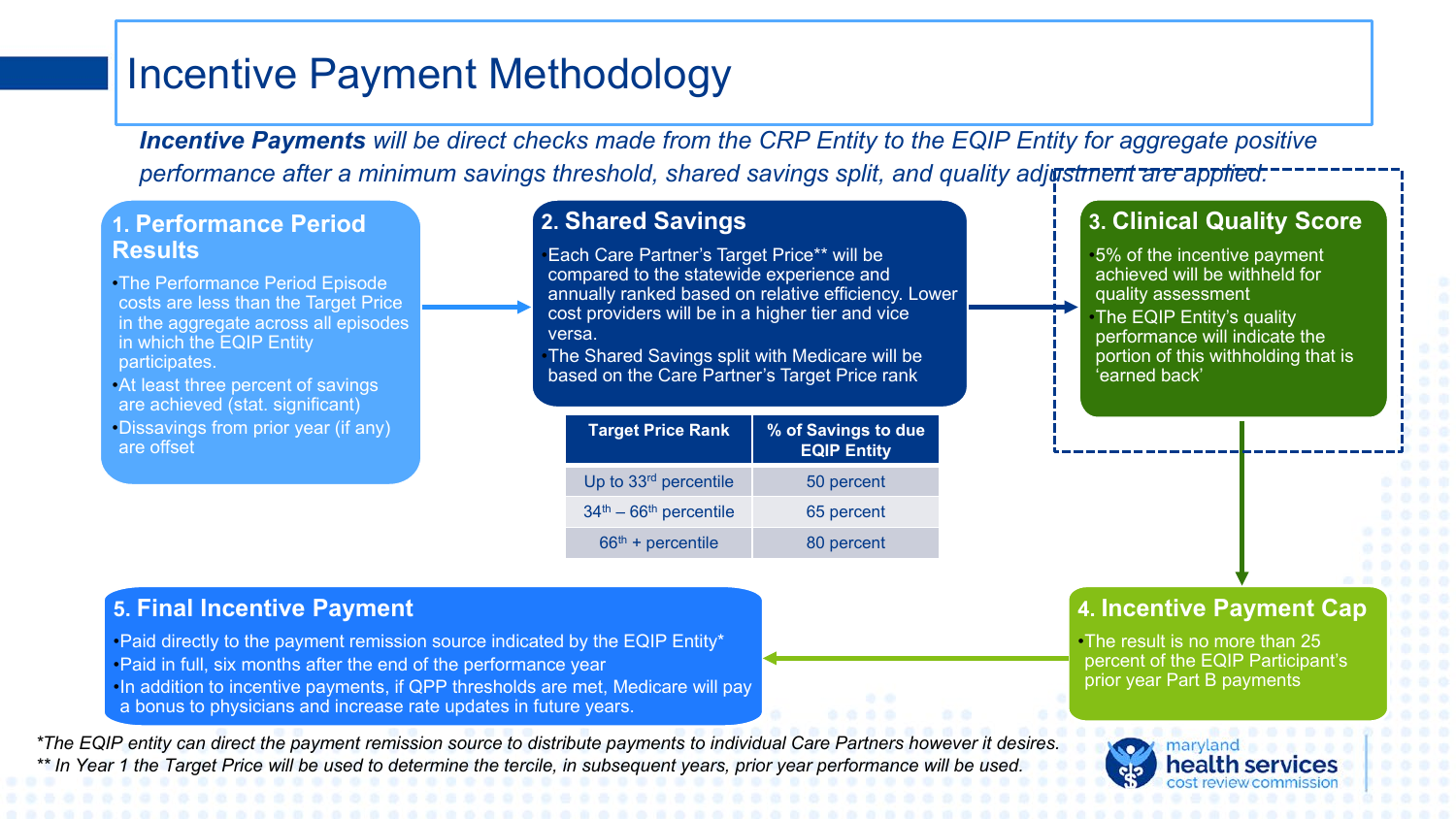# EQIP Quality Measure Selection for PY1

- EQIP Entity-specific quality adjustment to the final Incentive Payment after shared savings as a 5% 'earn back'.
- For each attributed episode, the HSCRC will assess whether the three measures below were performed, by any physician, within 364 days preceding the end of the episode.

| <b>Measure Characteristics</b>                                        | <b>CMS Quality Payment</b><br>Program (QPP) Standards |        | <b>HSCRC Priorities</b>                                                      |
|-----------------------------------------------------------------------|-------------------------------------------------------|--------|------------------------------------------------------------------------------|
| <b>Measures within MIPS PY2021</b>                                    | <b>High Priority or Outcomes</b><br><b>Measure</b>    |        | <b>Alignment with CareFirst</b>                                              |
| Applicable at physician-level                                         |                                                       |        | Agnostic to episode-type                                                     |
| Part B claims measurable                                              | 3-6 measures available<br>$\bullet$                   |        | <b>Maryland's Statewide Integrated</b><br><b>Health Improvement Strategy</b> |
|                                                                       |                                                       |        |                                                                              |
|                                                                       |                                                       |        |                                                                              |
| <b>Measure Name</b>                                                   |                                                       |        | <b>CPT Codes for Claims Measurement</b>                                      |
|                                                                       |                                                       | 99497  | 1123F - tracking code, non-billable                                          |
| <b>Advance Care Plan (NQF #326)</b>                                   |                                                       | 99498  | 1124F - tracking code, non-billable                                          |
|                                                                       |                                                       | G8427  |                                                                              |
| Documentation of Current Medications in the Medical Record (NQF #419) |                                                       | G8430  | 1159F - tracking code, non-billable                                          |
| Preventive Care and Screening: Body Mass Index (BMI) Screening and    |                                                       | G8422  |                                                                              |
| Follow-Up Plan (MIPS #128)                                            |                                                       | G8938* |                                                                              |

\* For the BMI measure, the denominator will be adjusted downward to account for documented exceptions (G8438). The numerator tabulation will also exclude these instance

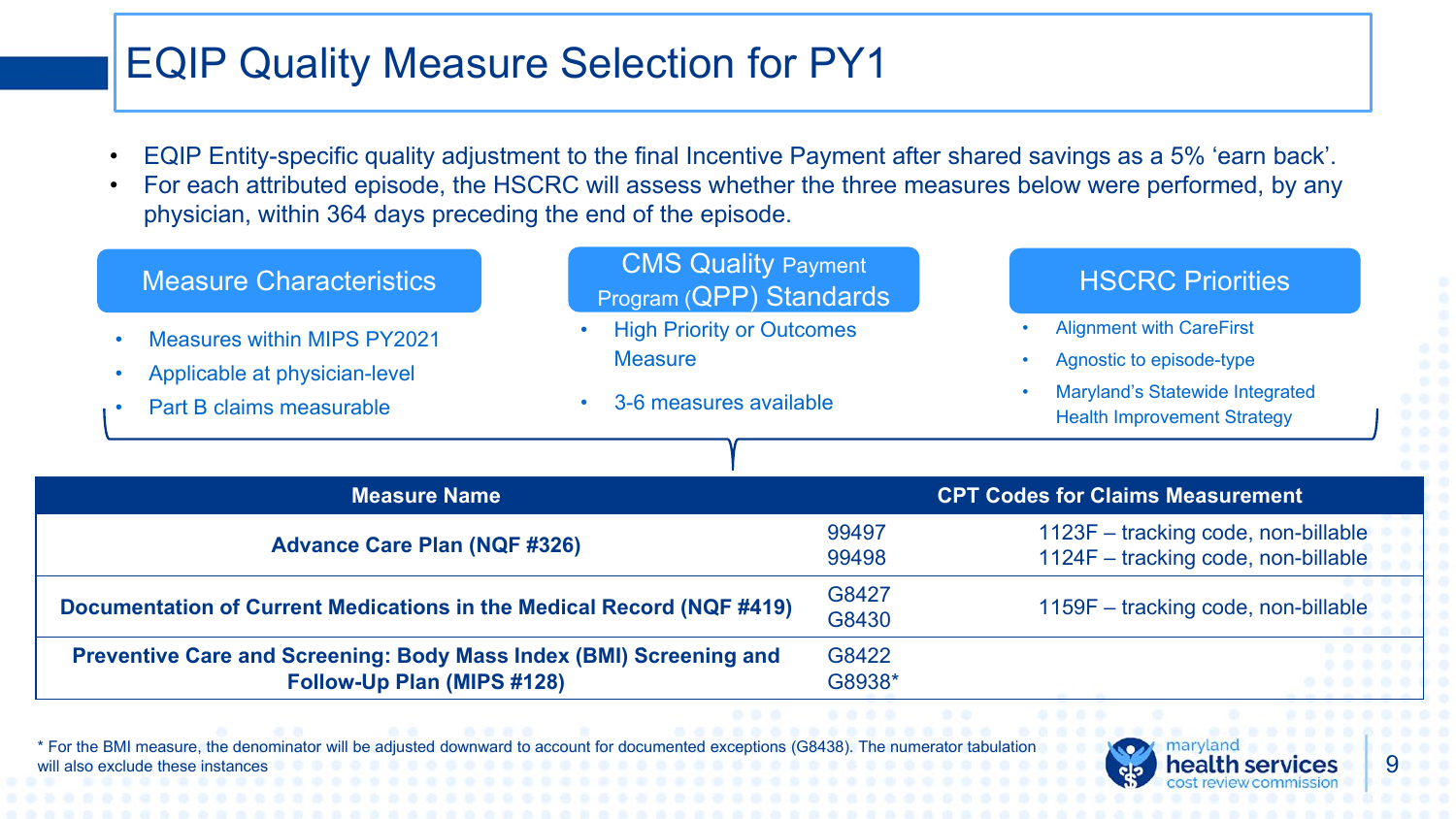### Statewide Scaling and Performance Thresholds

- The HSCRC will assign quality points to each quality measure, or "score," based on each EQIP Entity's quality performance during the PY, relative to statewide thresholds.
- Performance thresholds will be determined based on data from the 2019 Baseline EQIP episodes
	- This baseline will hold constant for three years, similar to the Target Price baselines
	- For EQIP Entity's entering in **PY2+, 2023,** the baseline utilized = Statewide 2022, or year preceding the PY
- For each quality measure, the distribution of performance rates for all Baseline Care Partners will be used to determine the performance thresholds specific to each quality measure
	- *The 80th percentile value* of the baseline distribution will constitute the top threshold, and performance year scores at the 80<sup>th</sup> percentile benchmark or above will receive the maximum points (10 points).
	- **The 20<sup>th</sup> percentile value** will constitute the bottom threshold, and performance year scores below the 20<sup>th</sup> percentile benchmark will receive zero points.

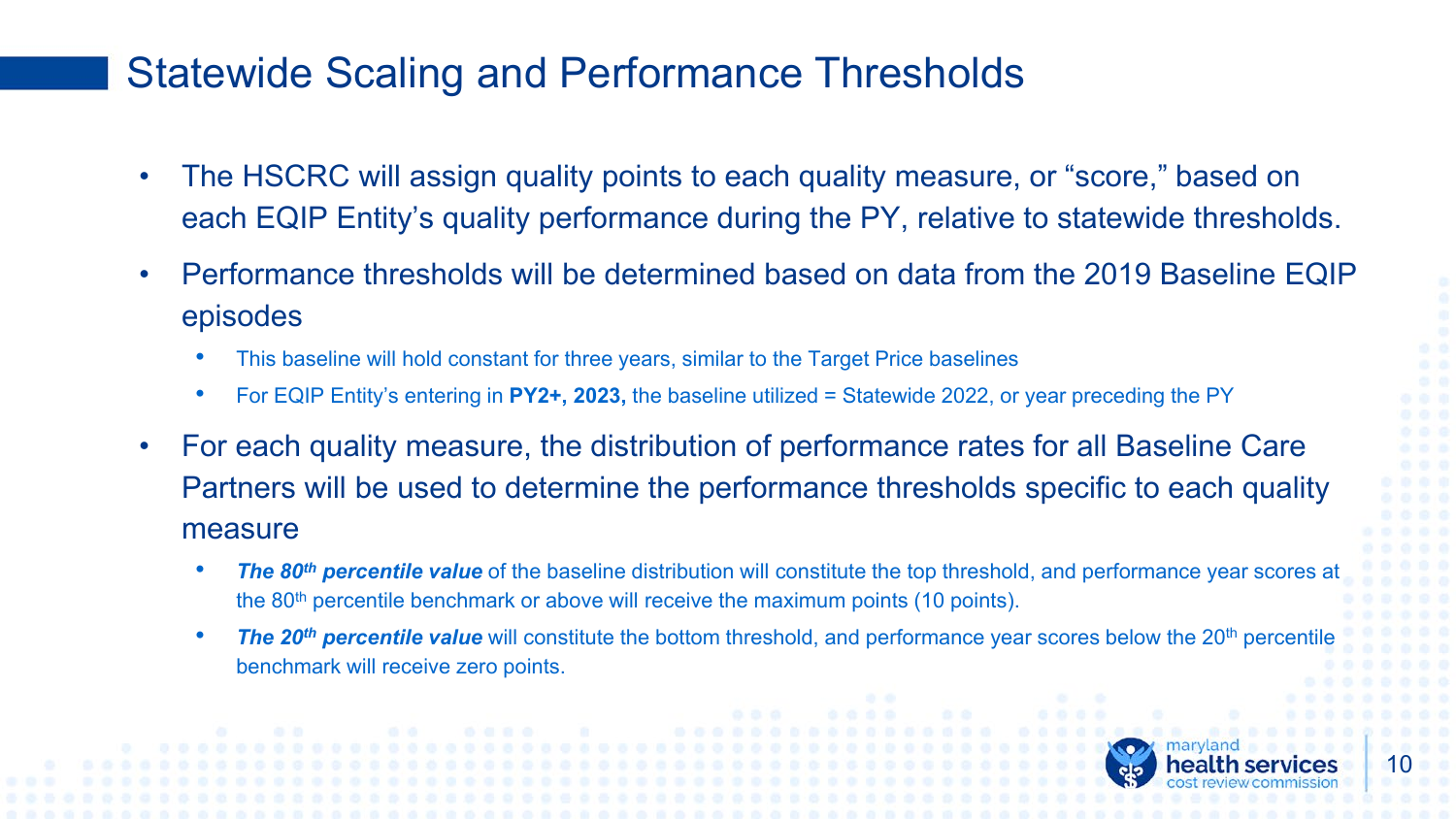# Composite Quality Score (CQS) Performance Assessment

The steps to determine what portion of the 5% of the Incentive Payment 'earned back' by each EQIP Entity are as follows:

- **1. Score by Quality Measure:** Each quality measure will be scored at the EQIP Entity level
	- The performance rate for each measure is calculated as:

 $Perfomance Rate_{EQIP Entity} = \frac{\sum Measure Flag}{Total count of ensc}$ Total count of episod ∗ 100

- **2. Determine Aggregate Measure Score:** An EQIP Entity can receive up to 30 points (3 measures \* 10 points each) for PY1.
	- The total PY points earned are determined by comparing each quality measure's performance rate with the baseline thresholds set
- **3. Convert Aggregate Score to Percentile for CQS:** The CQS will equal the sum of the points earned on all applicable quality measures for the PY, divided by 30, the maximum number of points available.
	- The CQS will be calculated at the EQIP Entity level, and will be expressed as a percentage ranging from 0 to 100.

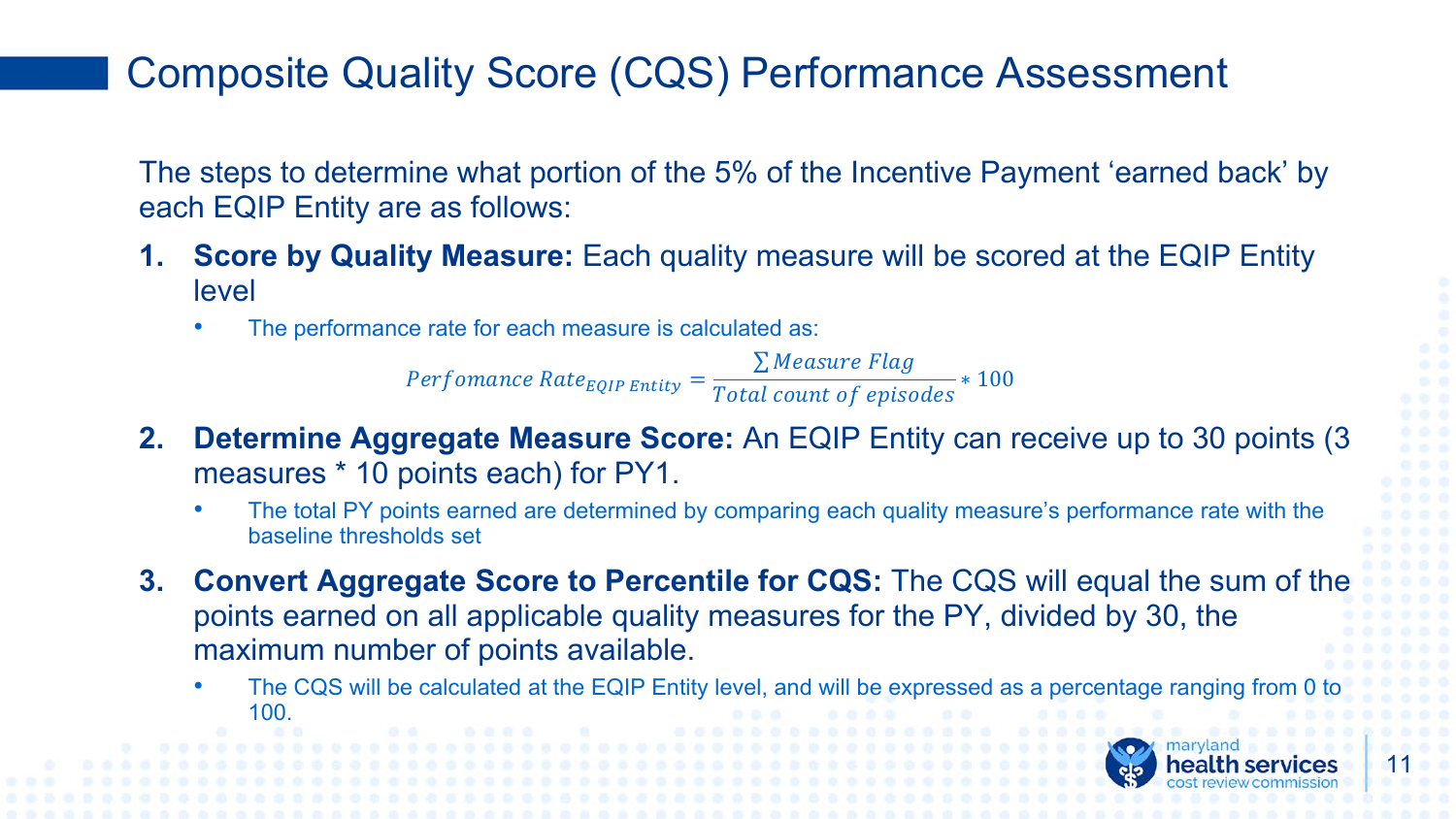#### Removal for Minimal Quality Performance

- EQIP will be an AAPM for CMS's Quality Payment Program, including a potential 5% Part B bonus and MIPS exclusion
- It is imperative that the program has strict quality standards to ensure fidelity to the federal programs
- Therefore, EQIP will remove EQIP Entities who achieve minimal quality performance, that is:
	- If the PY performance rate for the EQIP Entity is below the 20th percentile benchmark threshold, the EQIP Entity will receive zero points for that measure and will receive notice that they are on 'probation', and,
	- Two consecutive PYs on probation will result in automatic removal of the Entity from EQIP.

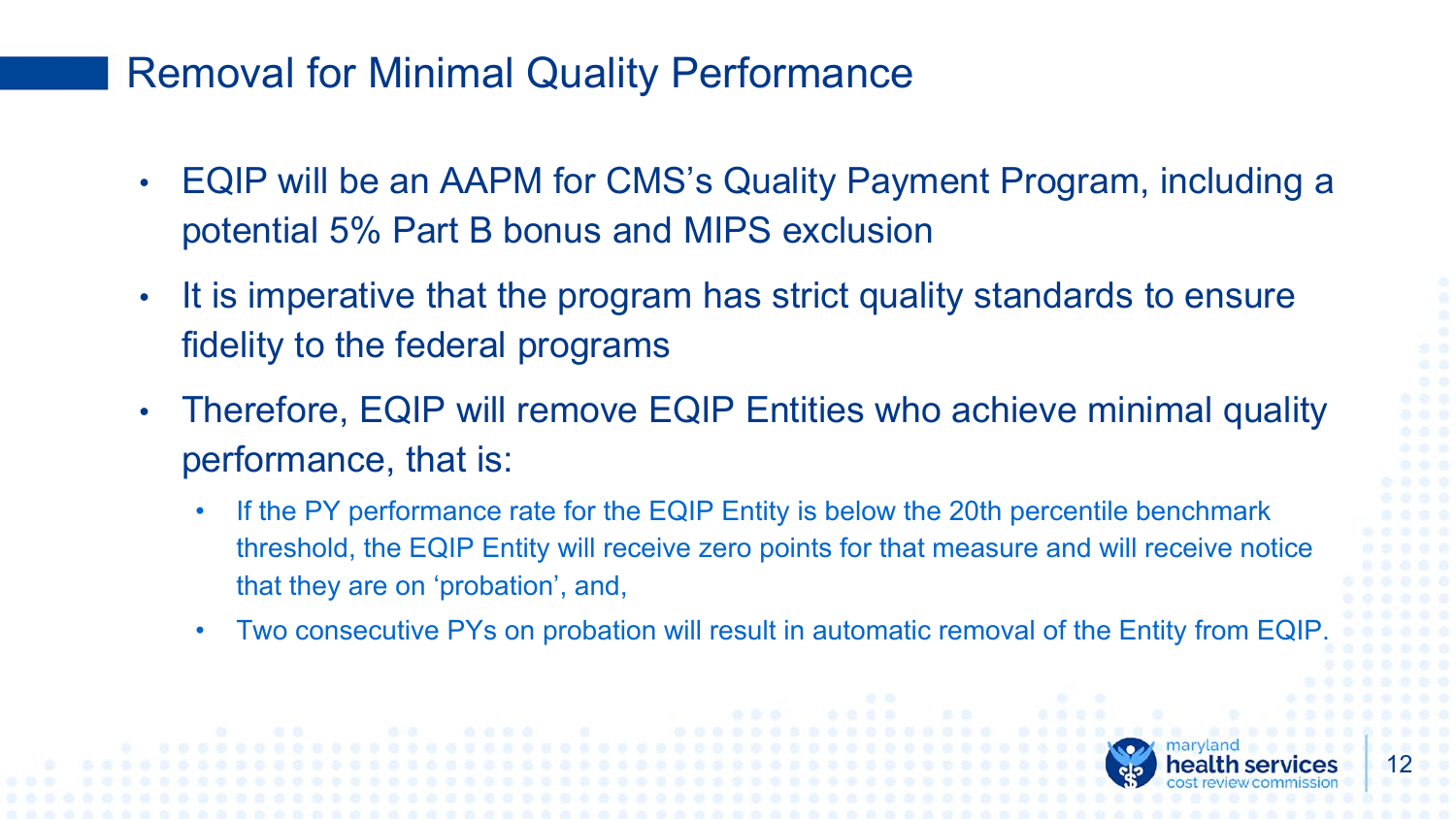# Future Performance Year Quality Development

- Prometheus episode grouper "Potentially Avoidable Complications"
	- E.g. for the Colonoscopy episode, Prometheus will automatically flag codes indicating a Perforation, Peritonitis or Abdominal Abscess.
- Alignment with SIHIS (opioid measure), MDPCP and other physician touching programs
- Improving health equity and addressing health disparities
- Outpatient measures and ambulatory surgery centers
	- EQIP will incentivize shifts in site of service, facilities with poor quality performance should be dis-incentivized
- Physician-focused and episode-specific outcomes measures
- Patient reported outcomes measures (PROMS)

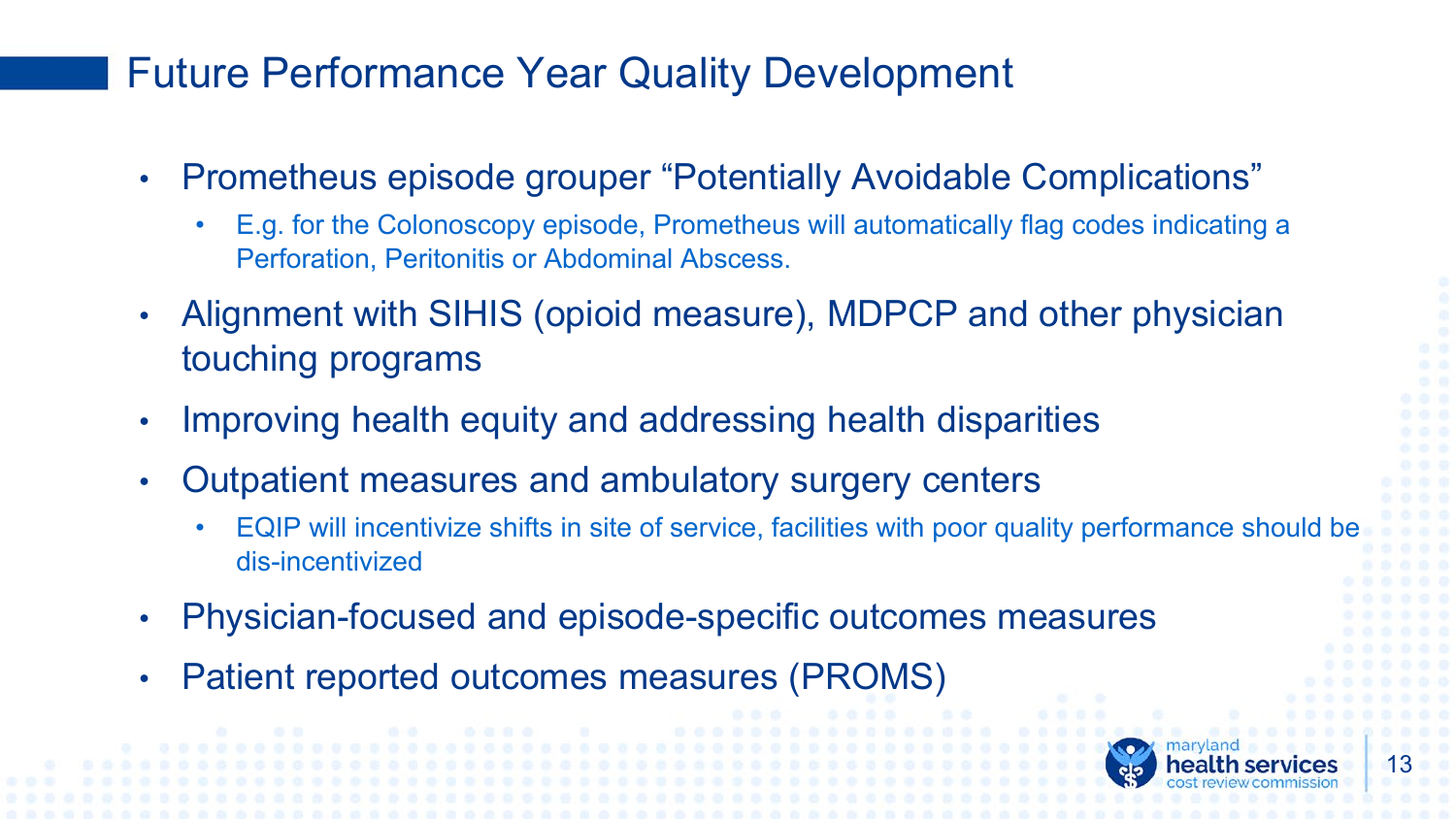# Statewide Opportunity Analysis

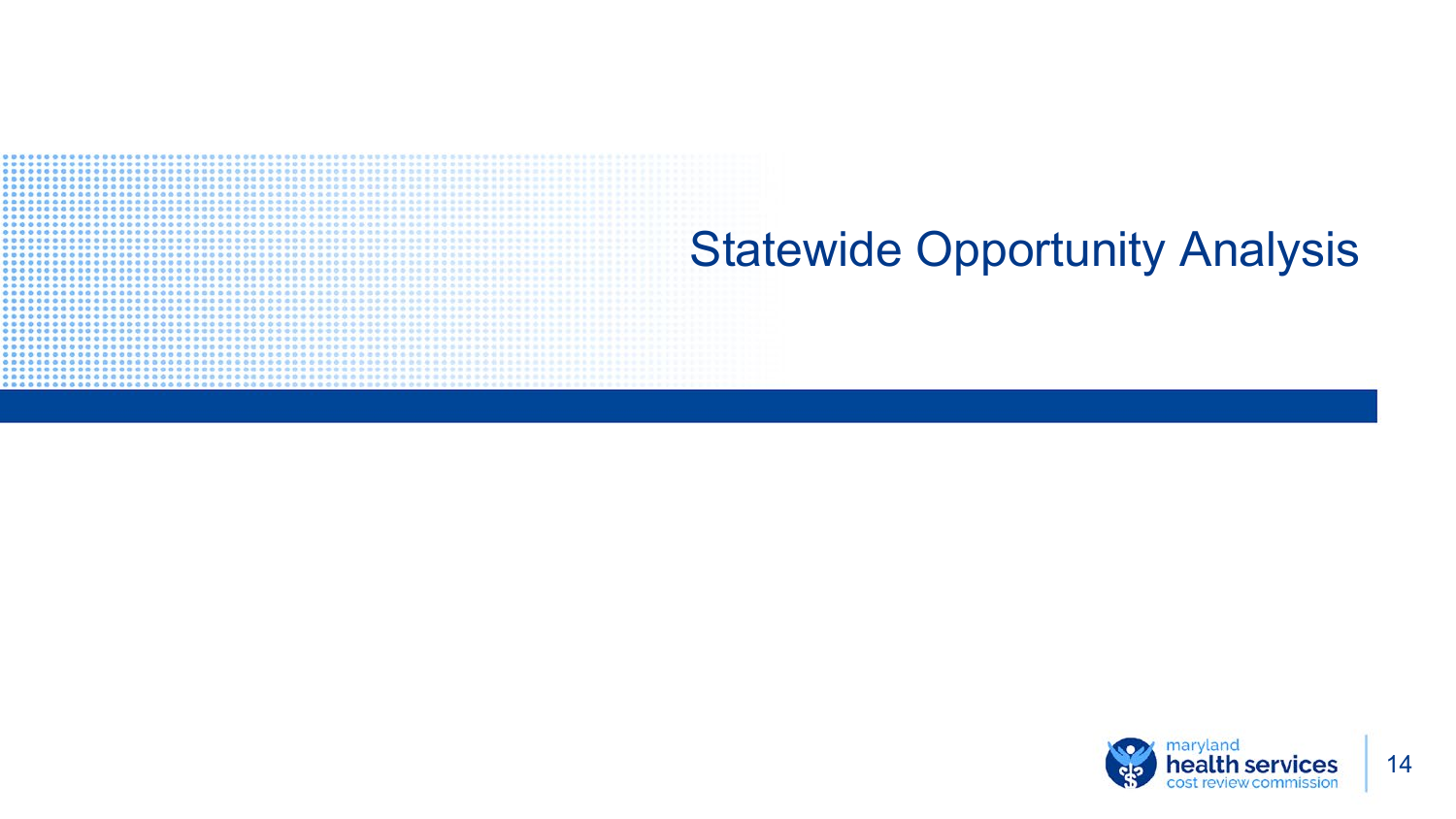# Baseline Episodes in CRISP

- Episode baselines available in the EQIP Entity Portal (EEP) will be used to:
	- Establish eligibility and the EQIP Entity,
	- Give EQIP Entities a sense of the cost per episode,
	- Set quality scoring thresholds, and,
	- Determine the Shared Savings Tiered Ranking.
- Target Prices will be available in EEP performance dashboards starting 1/1/2022
	- These will include inflated costs to ensure 2019 baselines are comparable to 2022 costs
	- The Target Prices will not be 'final' until the end of 2022, when reconciliation is performed, accounting for inflation throughout 2022.

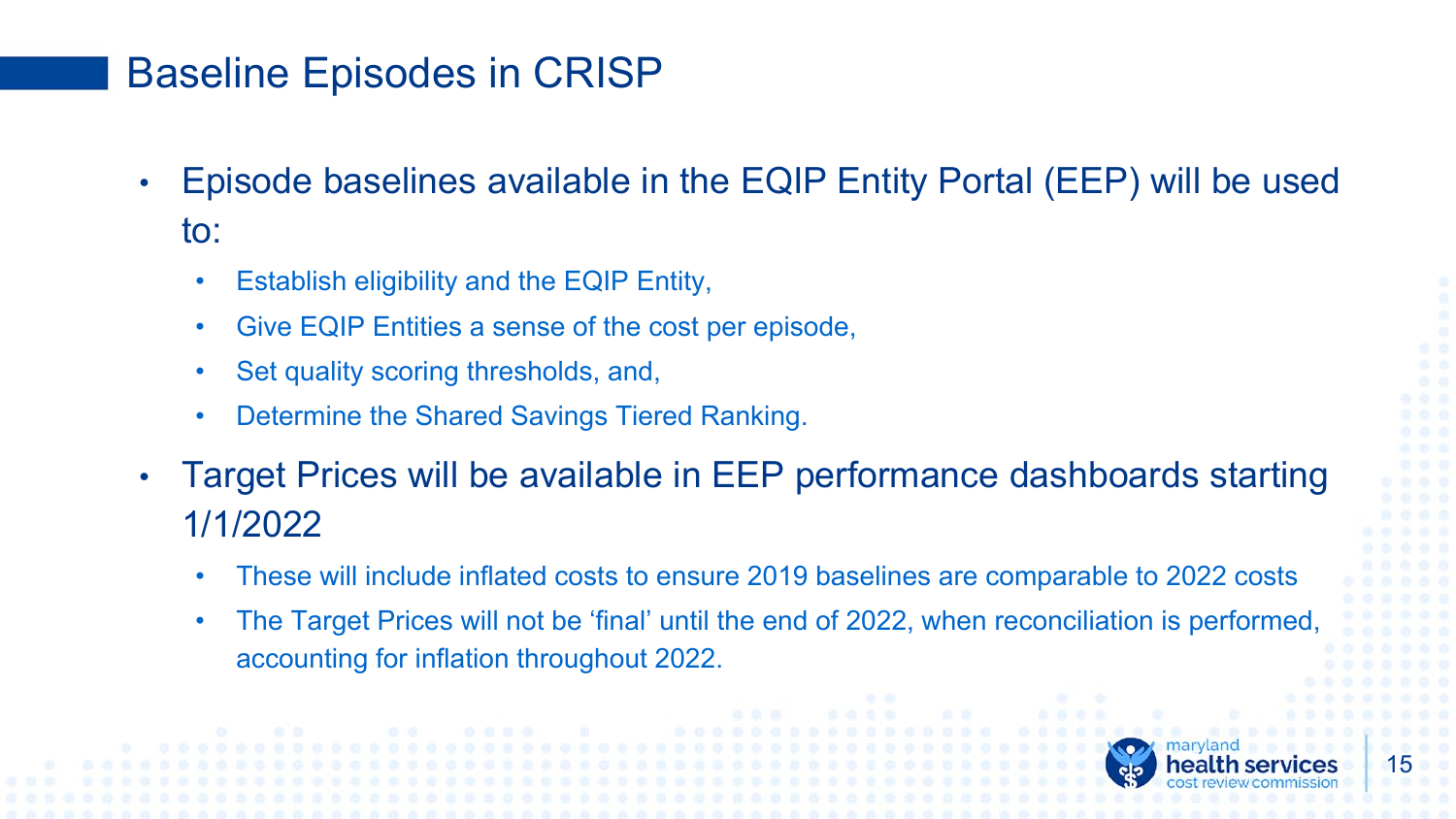## Reminders for EQIP Episodes

- EQIP will only be for Maryland Medicare FFS beneficiaries enrolled in Parts A and B (no Medicare Advantage or ESRD beneficiaries)
- Episodes trigger on specific CPT codes from a professional claim accompanied by an ICD-10 code for a relevant diagnosis
- Episode are attributed to the rendering provider on the professional claim
- Only episodes that complete prior to 12/31 of the baseline/performance period will be included in counts, this includes episodes that initiate prior to the baseline/performance period
- The lowest and highest cost five percent of episodes are filtered from the data
- Inpatient colonoscopy and endoscopy episodes are excluded
- For episodes <90 days, if there is a gap of more than one day in a beneficiary's coverage, they will be filtered
- Episodes for which there is not enough data, claims or accompanying information to compare the episode are removed

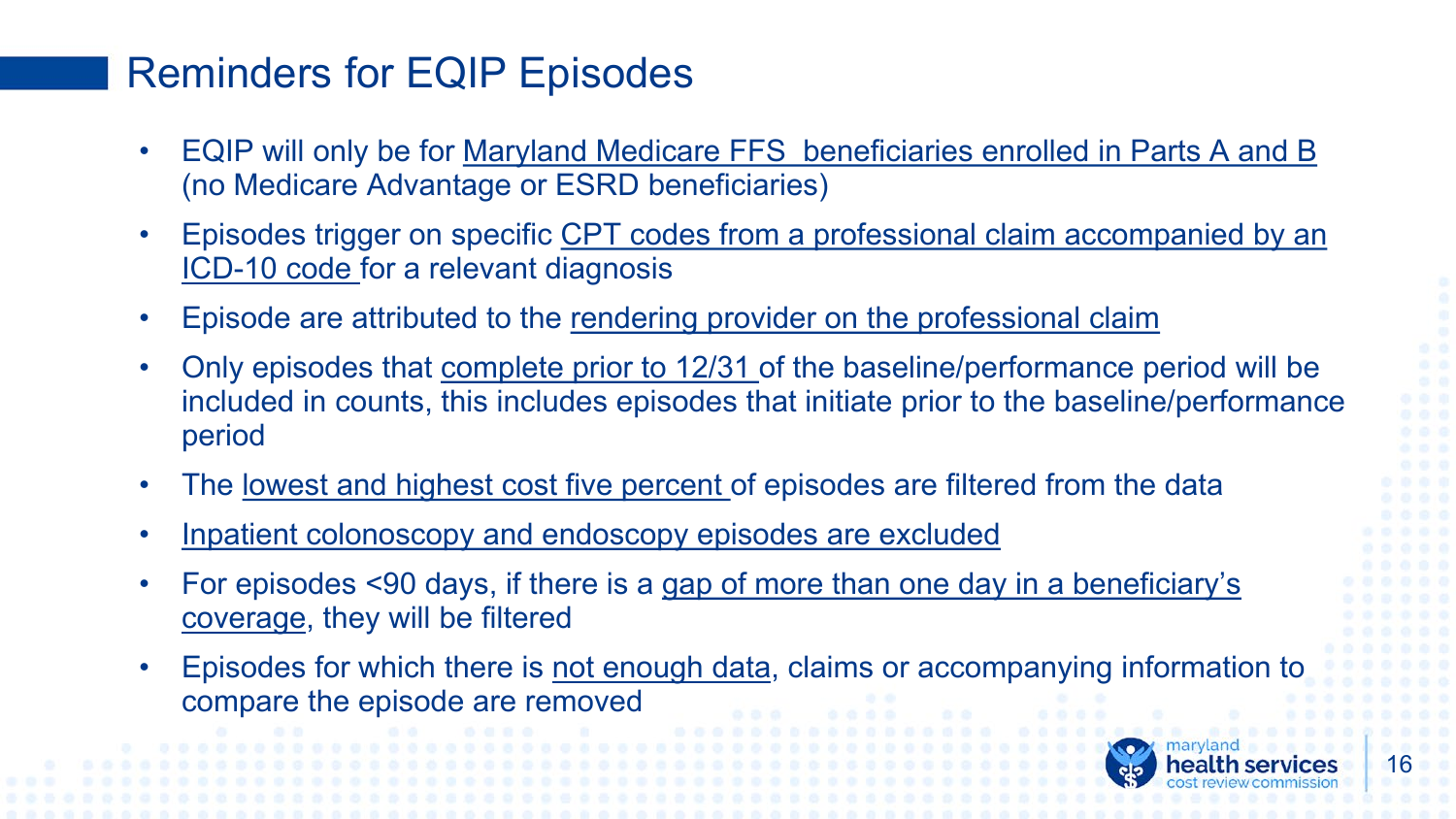### Statewide 2019 Baseline Episodes, Cardio and GI

| <b>Clinical Episode Category</b>      | <b>Pre-Trigger</b><br><b>Window</b><br><b>Duration</b> | <b>Post-Trigger</b><br><b>Window</b><br><b>Duration</b> | <b>Statewide</b><br><b>Episode Count</b> | <b>Statewide</b><br><b>Average Episode Cost</b> | <b>Total Cost</b> |
|---------------------------------------|--------------------------------------------------------|---------------------------------------------------------|------------------------------------------|-------------------------------------------------|-------------------|
| <b>Acute Myocardial Infarction</b>    | None, acute<br>episode                                 | 30-Day                                                  | 3,116                                    | \$24,925                                        | \$77,666,846      |
| <b>CABG &amp;/or Valve Procedures</b> | 30-Day                                                 | 90-Day                                                  | 1,707                                    | \$64,185                                        | \$109,563,635     |
| <b>Coronary Angioplasty</b>           | 30-Day                                                 | 90-Day                                                  | 3,853                                    | \$18,593                                        | \$71,637,404      |
| Pacemaker / Defibrillator             | 7-Day                                                  | 30-Day                                                  | 3,908                                    | \$23,549                                        | \$92,028,833      |
|                                       |                                                        | <b>Grand Total</b>                                      | 12,584                                   |                                                 | \$350,896,718     |
| Colonoscopy                           | 3-Day                                                  | 14-Day                                                  | 15,995                                   | \$1,808                                         | \$28,922,505      |
| <b>Colorectal Resection</b>           | 30-Day                                                 | 90-Day                                                  | 1,322                                    | \$35,556                                        | \$47,004,774      |
| <b>Gall Bladder Surgery</b>           | 30-Day                                                 | 90-Day                                                  | 2,254                                    | \$12,670                                        | \$28,557,776      |
| <b>Upper GI Endoscopy</b>             | 3-Day                                                  | 14-Day                                                  | 15,084                                   | \$2,337                                         | \$35,254,531      |
|                                       |                                                        | <b>Grand Total</b>                                      | 34,655                                   |                                                 | \$139,739,586     |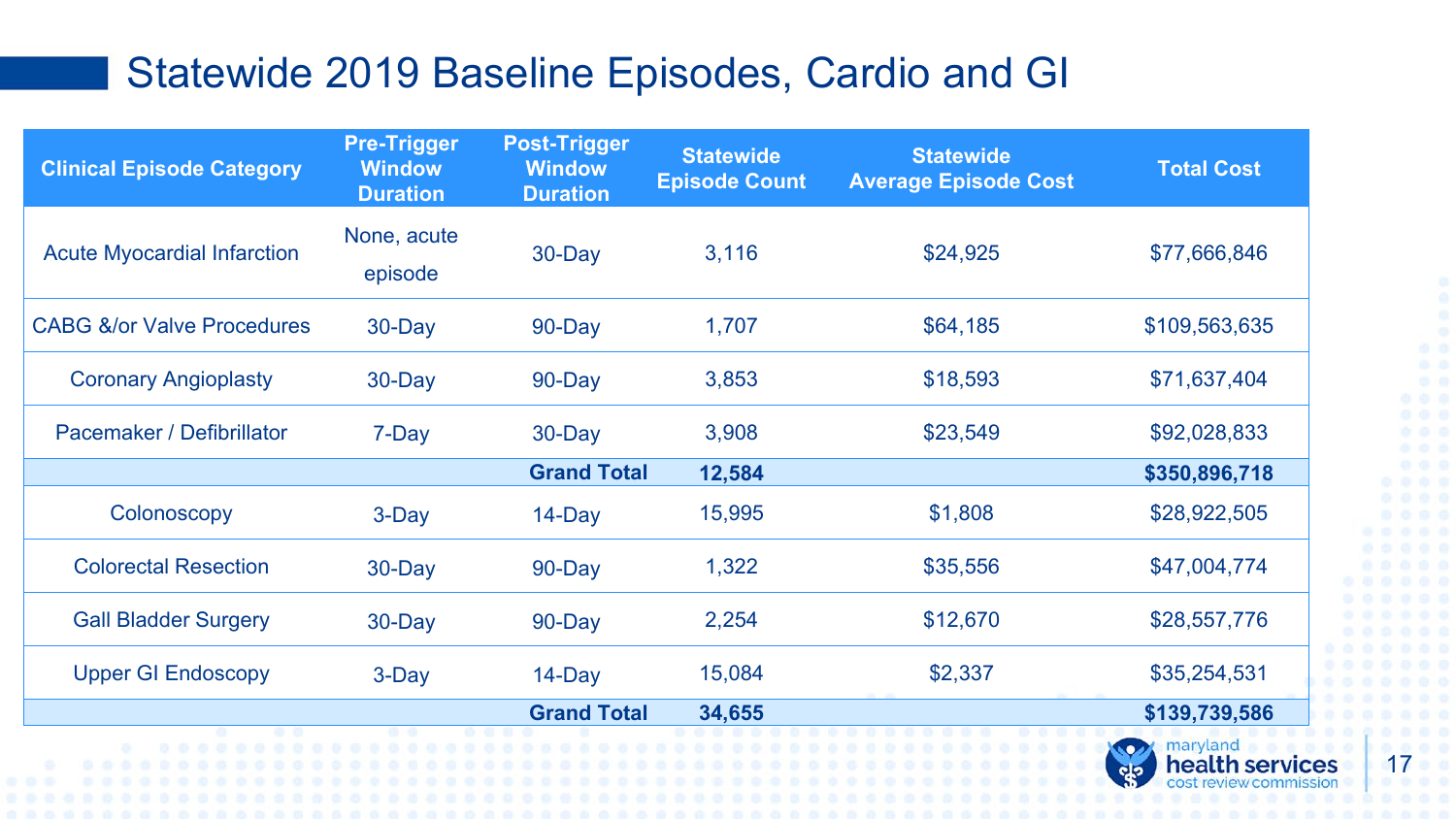# Statewide 2019 Baseline Episodes, Orthopedics

| <b>Clinical Episode Category</b>                    | <b>Pre-Trigger</b><br><b>Window</b><br><b>Duration</b> | <b>Post-Trigger</b><br><b>Window</b><br><b>Duration</b> | <b>Statewide</b><br><b>Episode Count</b> | <b>Statewide</b><br><b>Average Episode Cost</b> | <b>Total Cost</b> |
|-----------------------------------------------------|--------------------------------------------------------|---------------------------------------------------------|------------------------------------------|-------------------------------------------------|-------------------|
| <b>Hip Replacement &amp; Hip</b><br><b>Revision</b> | 30-Day                                                 | $90$ -Day                                               | 3,402                                    | \$21,062                                        | \$71,653,679      |
| <b>Hip/Pelvic Fracture</b>                          | None, acute<br>episode                                 | 30-Day                                                  | 4,357                                    | \$31,396                                        | \$136,794,460     |
| <b>Knee Arthroscopy</b>                             | $30$ -Day                                              | $90$ -Day                                               | 919                                      | \$4,535                                         | \$4,167,320       |
| Knee Replacement & Knee<br><b>Revision</b>          | 30-Day                                                 | $90$ -Day                                               | 6,791                                    | \$19,627                                        | \$133,288,453     |
| <b>Lumbar Laminectomy</b>                           | $30$ -Day                                              | $90 - Day$                                              | 1,255                                    | \$11,197                                        | \$14,052,763      |
| <b>Lumbar Spine Fusion</b>                          | $30 - Day$                                             | $180 - Day$                                             | 1,861                                    | \$46,619                                        | \$86,758,488      |
| <b>Shoulder Replacement</b>                         | $30$ -Day                                              | $90$ -Day                                               | 1,124                                    | \$24,682                                        | \$27,743,028      |
|                                                     |                                                        | <b>Grand Total</b>                                      | 19,709                                   |                                                 | \$474,458,190     |



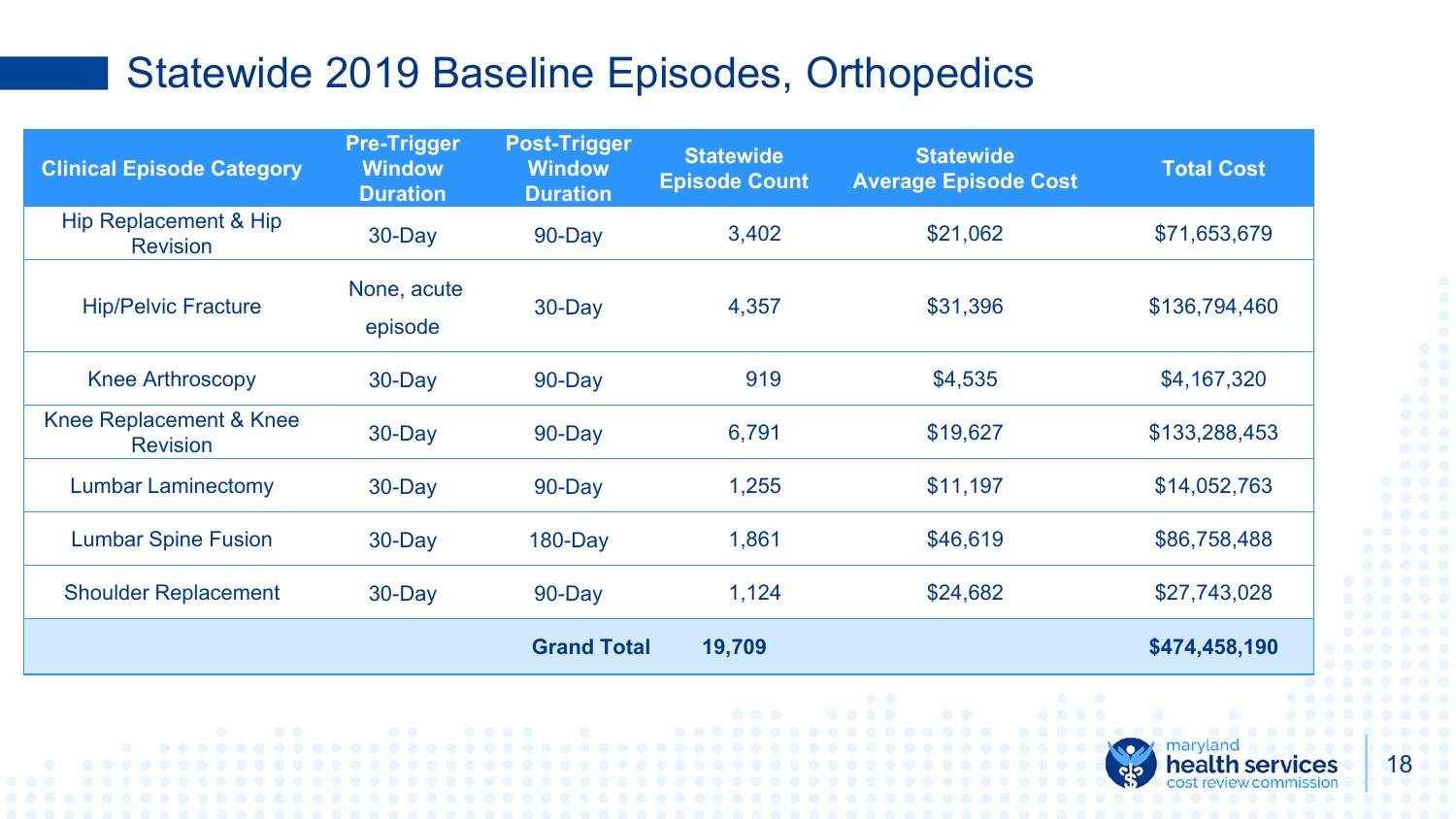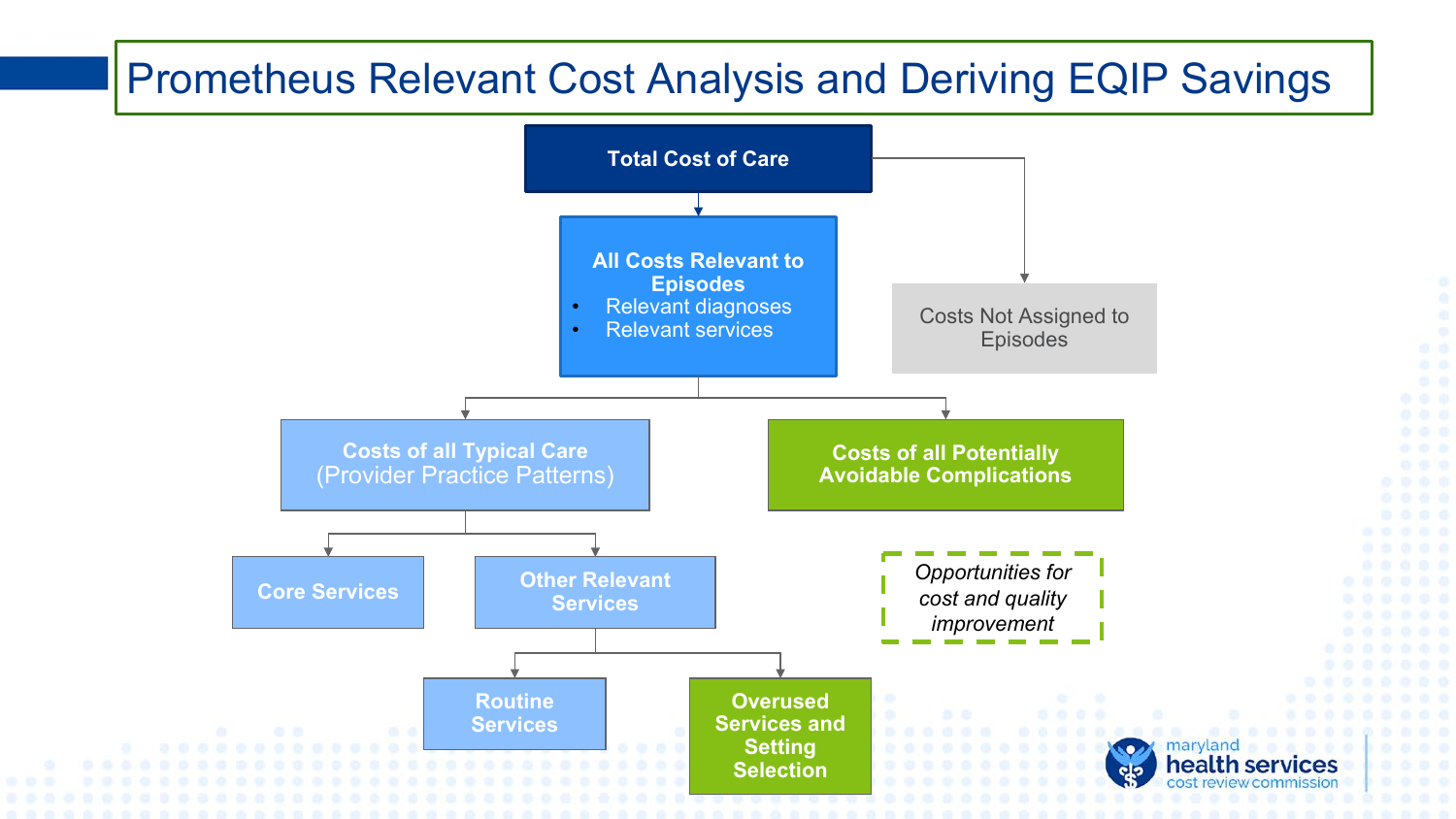#### Cardiology Episode Costs and Opportunity for Savings

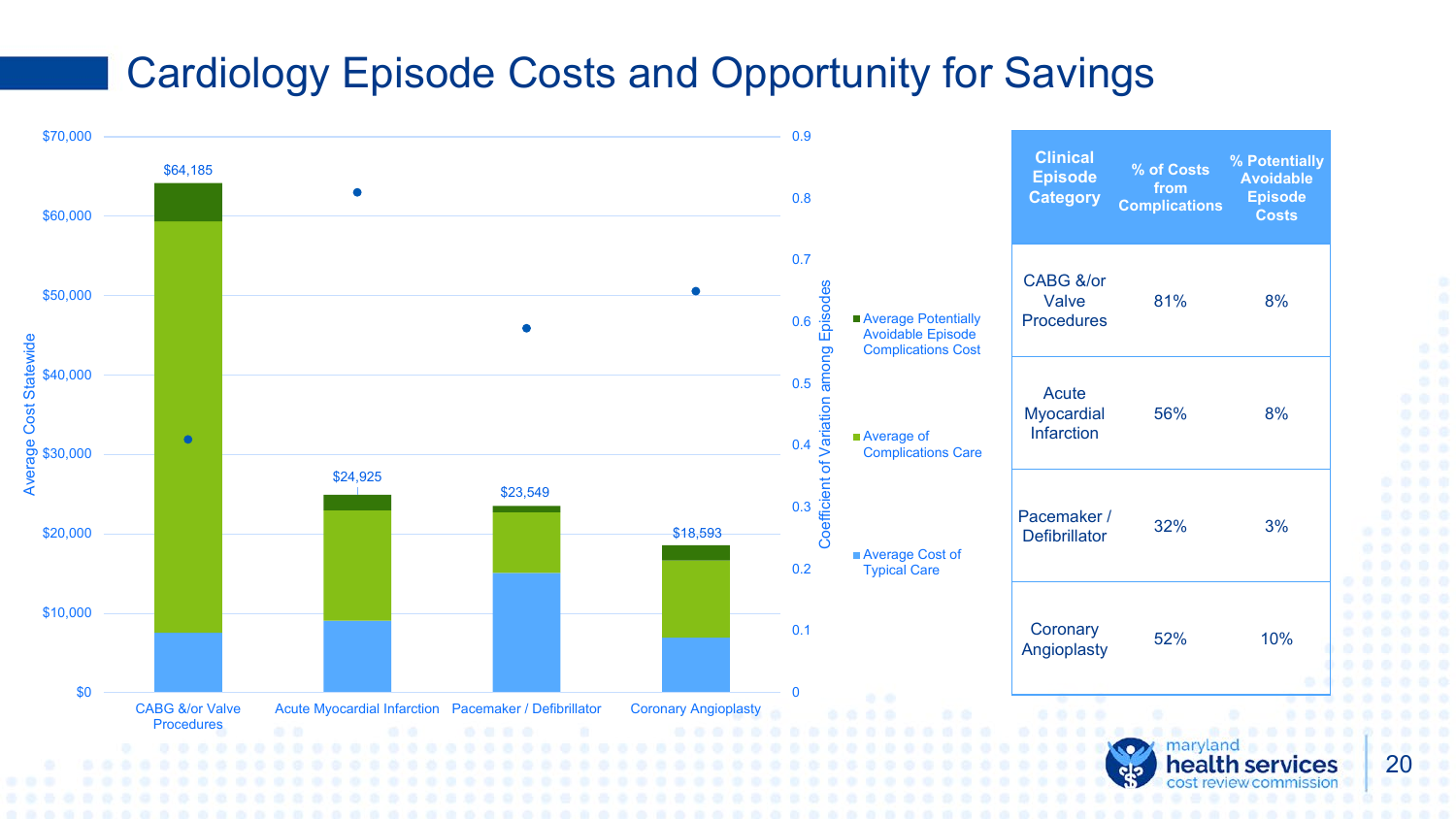#### Orthopedics Episode Costs and Opportunity for Savings

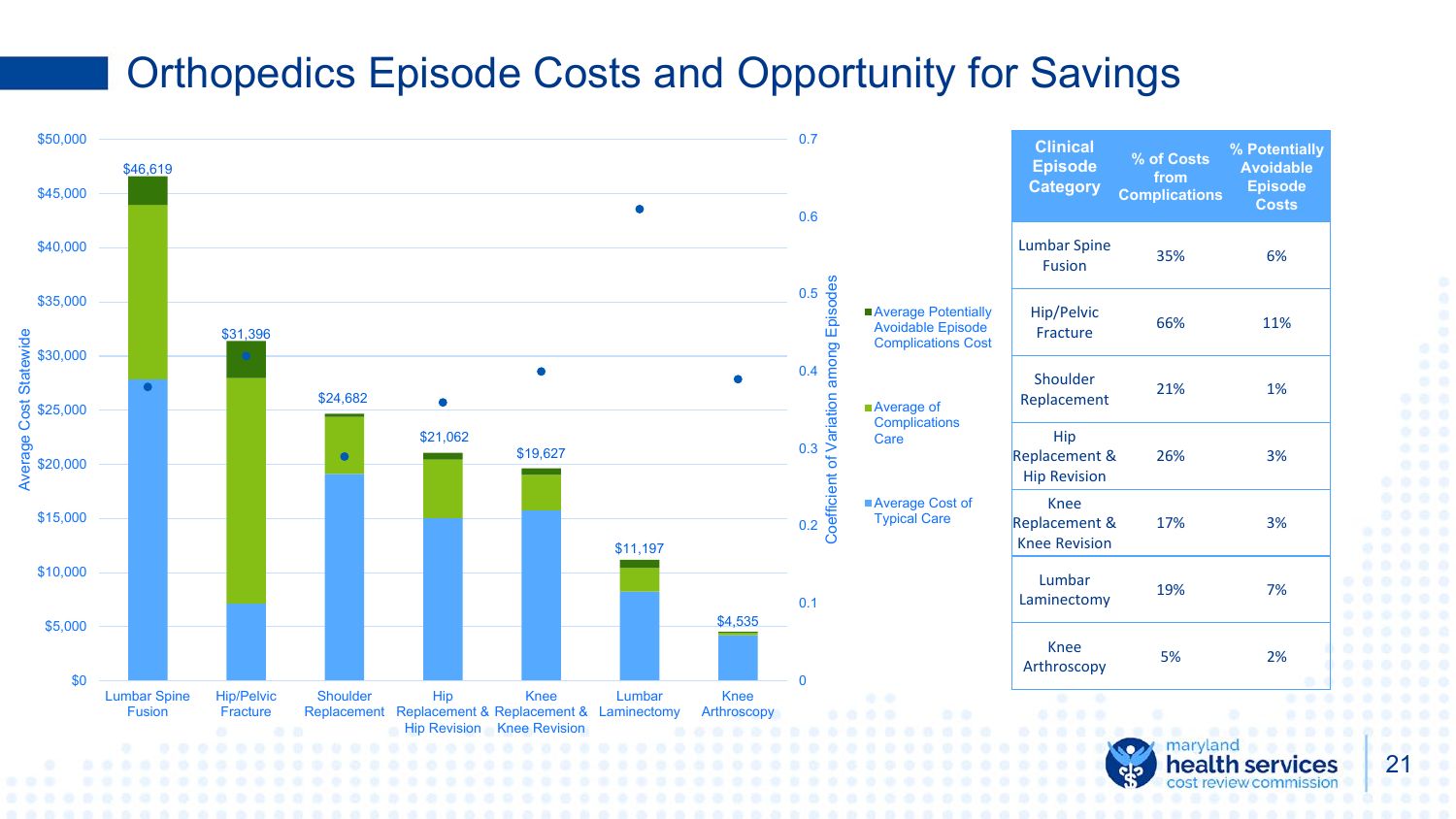### Gastroenterology Episode Costs and Opportunity for Savings

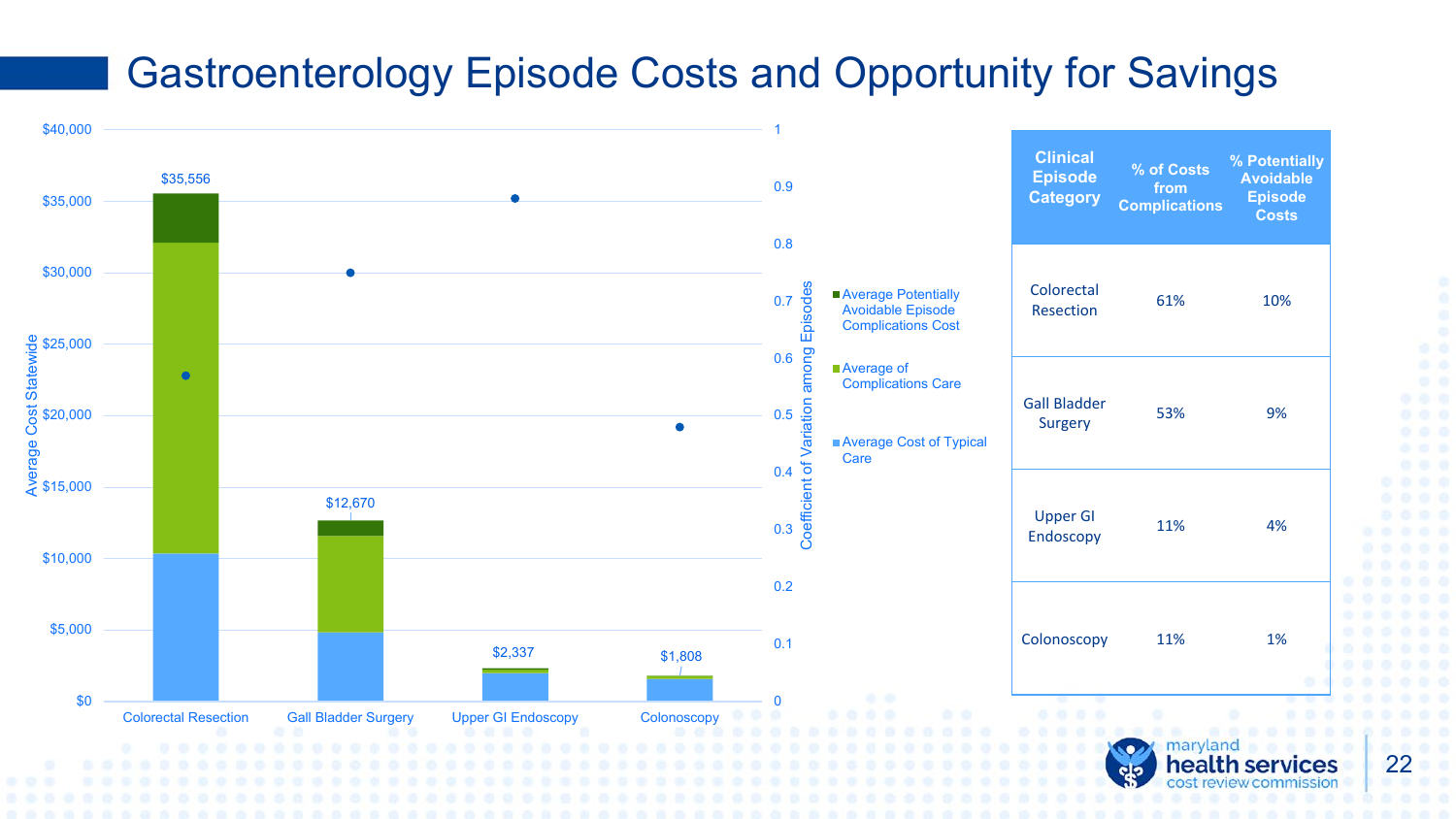# Insights for Performance Reporting

- Care Partner level reporting will be available when feasible, in addition to aggregate EQIP Entity performance
	- Reconciliation is at the EQIP Entity level, though the HSCRC recognizes specific performance may be used to split incentives among Care Partners
	- The split of incentive payment is not dictated by EQIP policy
- Insights will be reported at the clinical episode category level, which may include PHI
	- EEP users will have to be credentialed for PHI access into CRISP if they would like performance dashboard
	- Reconciliation and Incentive Payments will be made **across all clinical episode categories in** which an Entity Participates

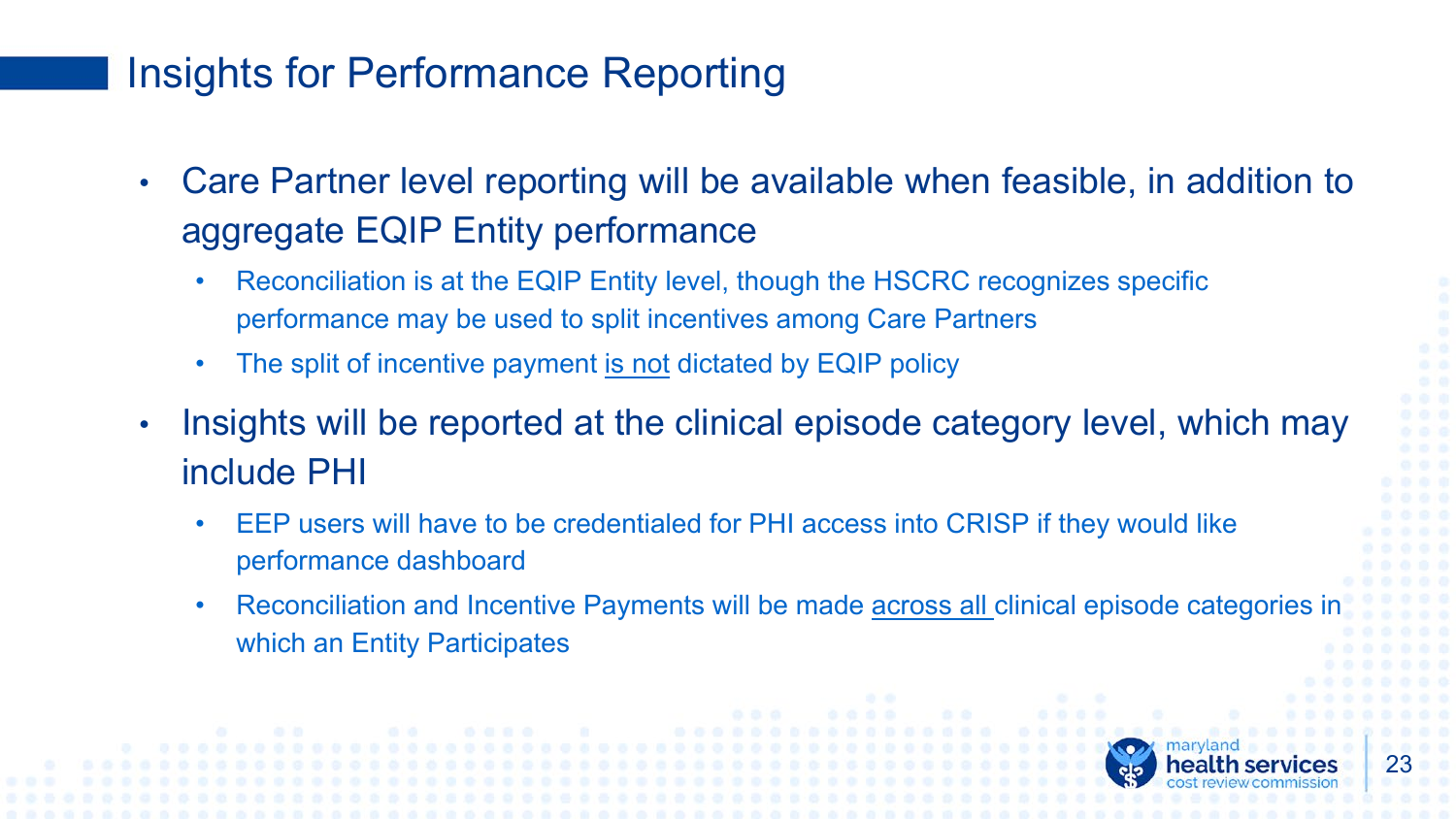# Developing Performance Insights

- EEP Performance dashboards will be available starting March of 2022 for PY participants
- Potential EEP Performance insights items like:
	- Potentially avoidable complication costs and rates
	- Place of service costs and rates
	- Quality baseline and performance
- CRISP also will likely develop raw datasets for EQIP Entities interested in performing their own analytics on their own episodes/performance
- The September EQIP Subgroup will further discuss performance opportunities and reporting.
- Please let us know what you would like to see in these report by providing feedback on the CRISP User Forum <https://www.crisphealth.org/forums/forum/eqip/>